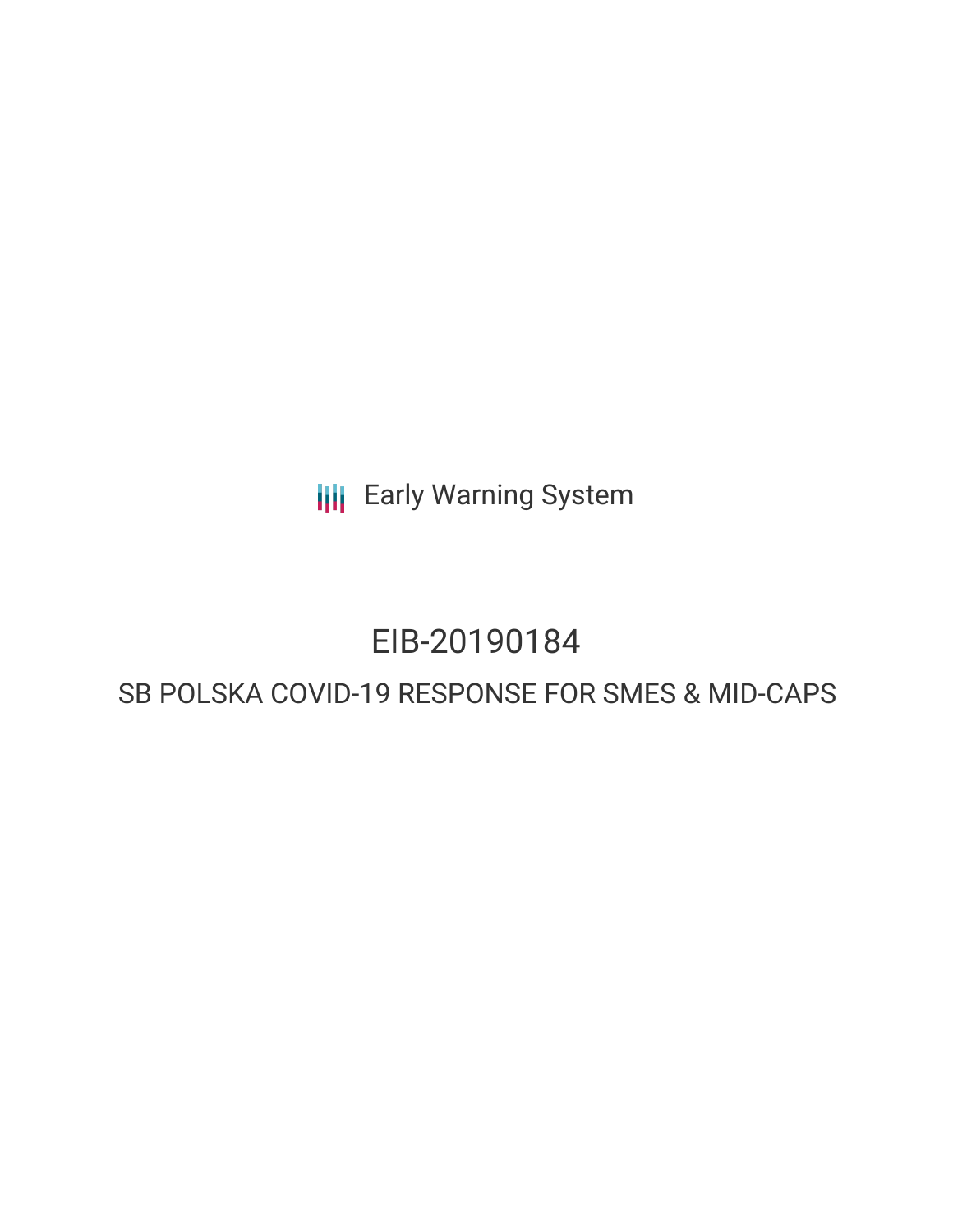#### **Quick Facts**

| <b>Countries</b>               | Poland                                         |
|--------------------------------|------------------------------------------------|
| <b>Financial Institutions</b>  | European Investment Bank (EIB)                 |
| <b>Status</b>                  | Approved                                       |
| <b>Bank Risk Rating</b>        | U                                              |
| <b>Voting Date</b>             | 2020-06-19                                     |
| <b>Borrower</b>                | SANTANDER LEASING SA, SANTANDER BANK POLSKA SA |
| <b>Sectors</b>                 | Education and Health, Finance                  |
| <b>Investment Type(s)</b>      | Guarantee                                      |
| <b>Investment Amount (USD)</b> | \$78.26 million                                |
| <b>Project Cost (USD)</b>      | $$430.19$ million                              |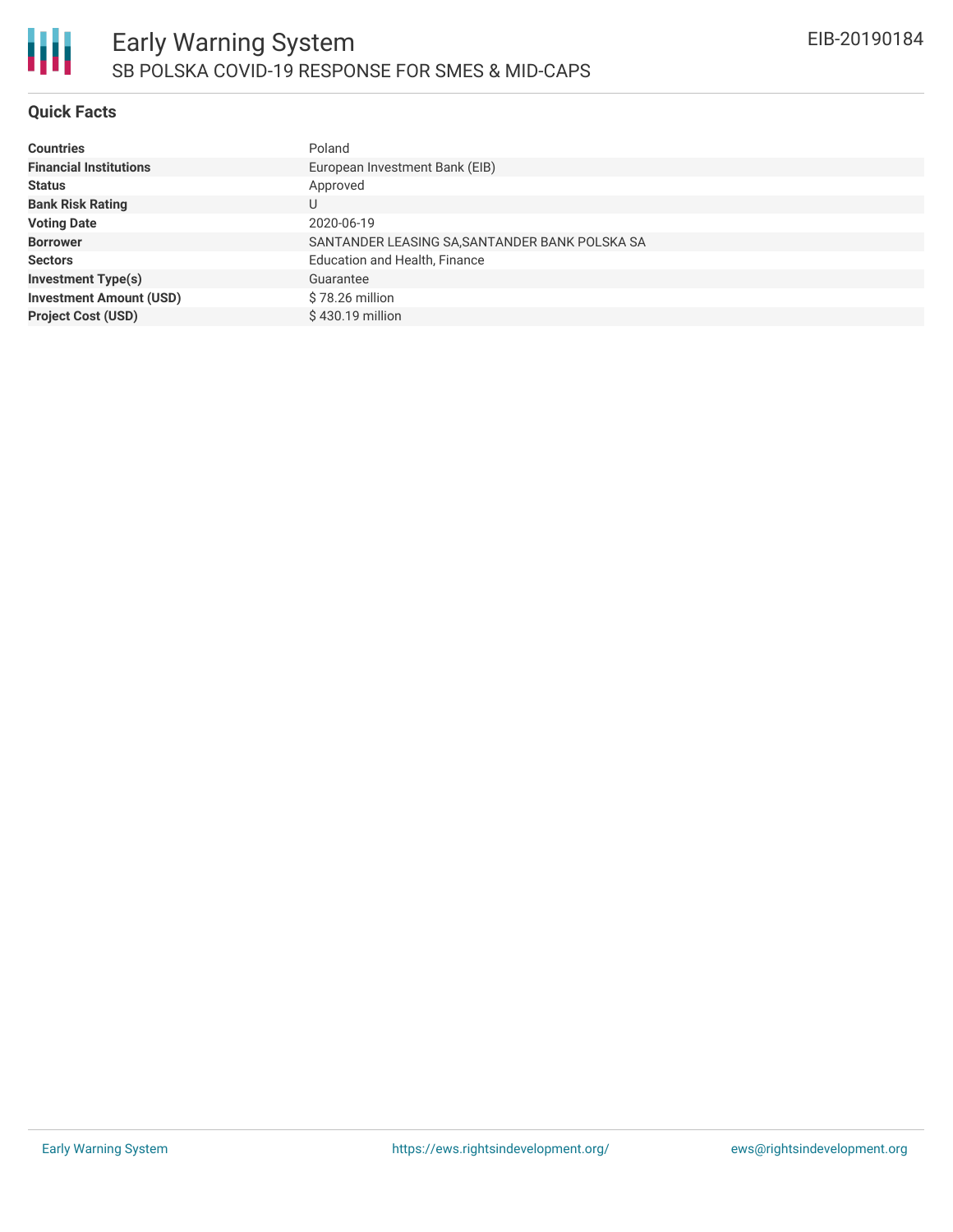

#### **Project Description**

According to EIB website, the project consists in a guarantee to support SMEs and midcaps in Poland, part of EIB response to the COVID-19 crisis. It aims at addressing the working capital, liquidity and investment needs of SMEs and midcaps in affected by the pandemic outbreak.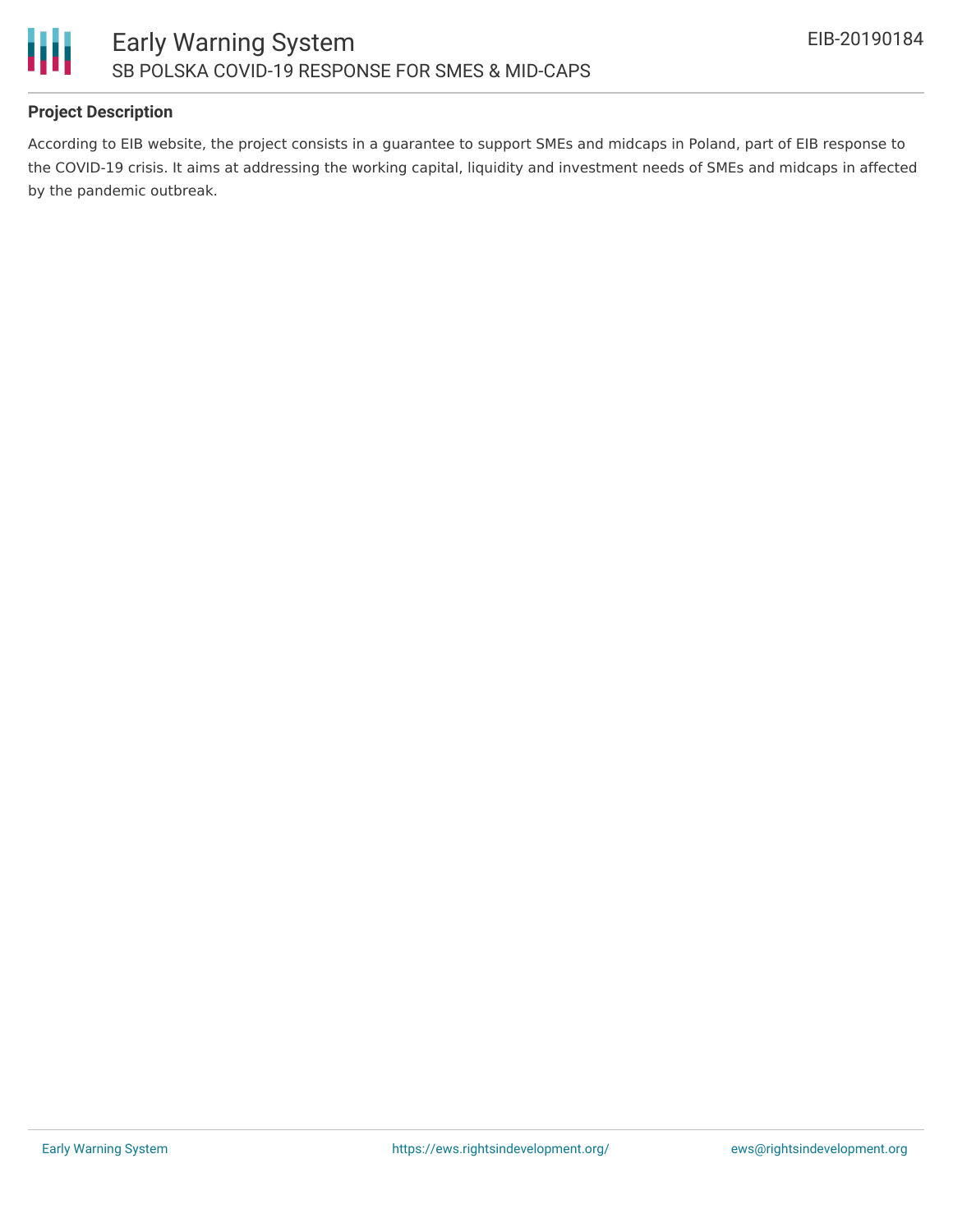#### **Investment Description**

Ш

European Investment Bank (EIB)

#### **Financial Intermediary**

Financial Intermediary: A commercial bank or financial institution that receives funds from a development bank. A financial intermediary then lends these funds to their clients (private actors) in the form of loans, bonds, guarantees and equity shares. Financial intermediaries include insurance, pension and equity funds. The direct financial relationship is between the development bank and the financial intermediary.

- [Santander](file:///actor/1798/) Bank Polska S.A. (Financial Intermediary)
- [Santander](file:///actor/2813/) Leasing SA (Financial Intermediary)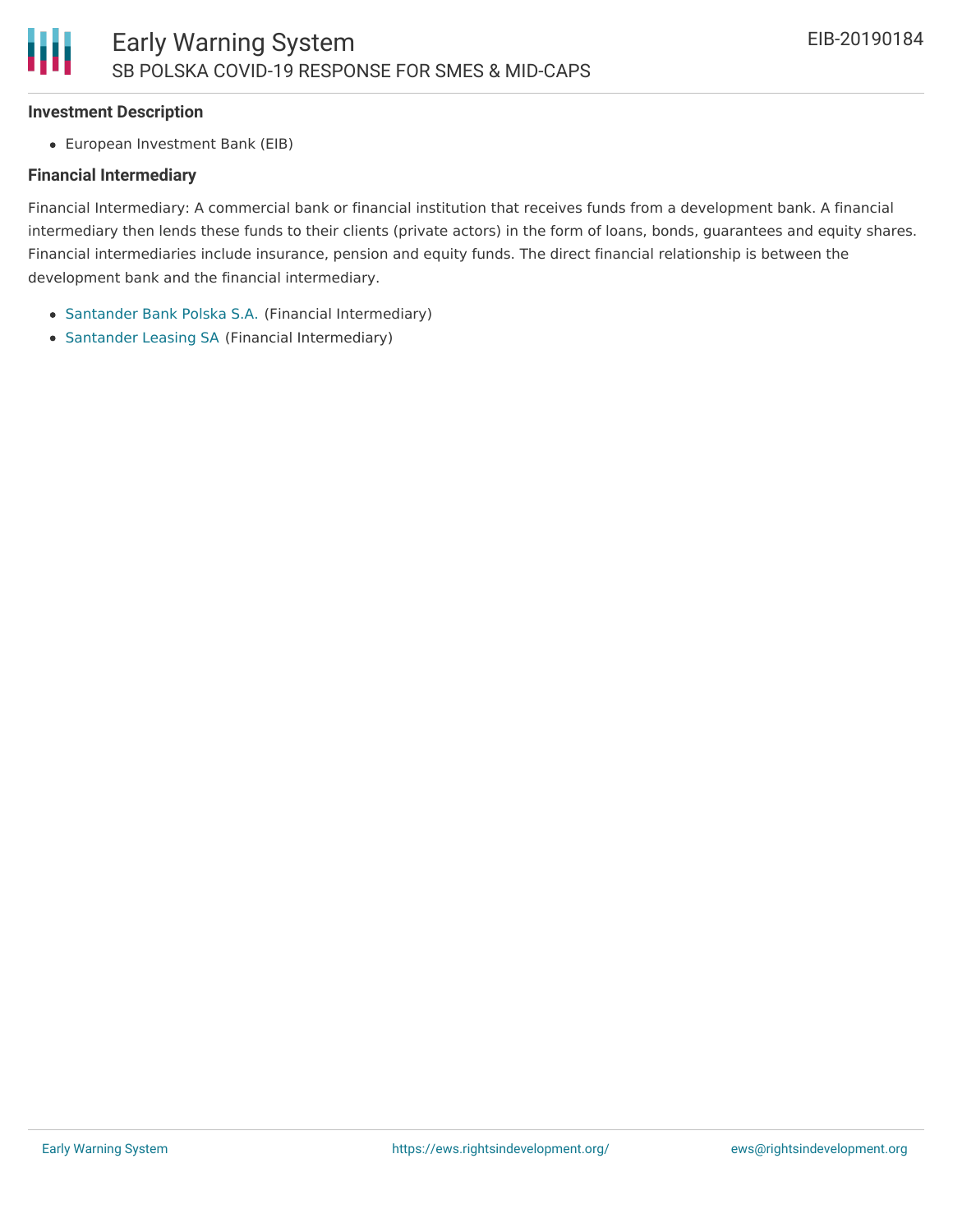#### **Contact Information**

No contact information provided at the time of disclosure.

#### **ACCOUNTABILITY MECHANISM OF EIB**

The EIB Complaints Mechanism is designed to facilitate and handle complaints against the EIB by individuals, organizations or corporations affected by EIB activities. When exercising the right to lodge a complaint against the EIB, any member of the public has access to a two-tier procedure, one internal - the Complaints Mechanism Office - and one external - the European Ombudsman. A complaint can be lodged via a written communication addressed to the Secretary General of the EIB, via email to the dedicated email address complaints@eib.org, by completing the online complaint form available at the following address: http://www.eib.org/complaints/form, via fax or delivered directly to the EIB Complaints Mechanism Division, any EIB local representation office or any EIB staff. For further details, check:

http://www.eib.org/attachments/strategies/complaints\_mechanism\_policy\_en.pdf

When dissatisfied with a complaint to the EIB Complaints Mechanism, citizens can then turn towards the European Ombudsman. A memorandum of Understanding has been signed between the EIB and the European Ombudsman establishes that citizens (even outside of the EU if the Ombudsman finds their complaint justified) can turn towards the Ombudsman on issues related to 'maladministration' by the EIB. Note that before going to the Ombudsman, an attempt must be made to resolve the case by contacting the EIB. In addition, the complaint must be made within two years of the date when the facts on which your complaint is based became known to you. You can write to the Ombudsman in any of the languages of the European Union. Additional details, including filing requirements and complaint forms, are available at: http://www.ombudsman.europa.eu/atyourservice/interactiveguide.faces